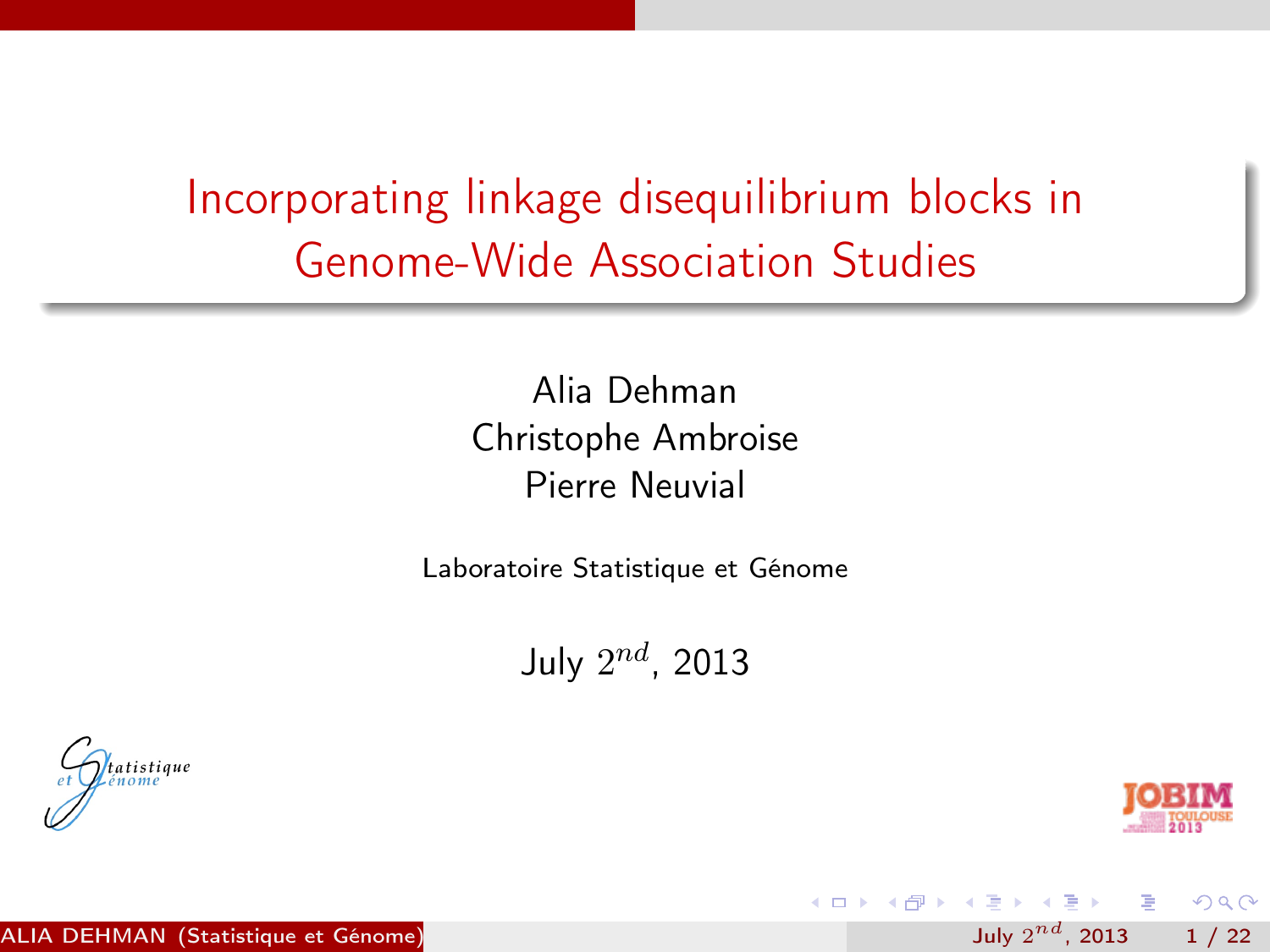

[Genome-Wide Association Studies](#page-5-0)

- [The regression model](#page-6-0)
- [Sparsity and high-dimension contexts](#page-7-0)
- [Biological context : LD](#page-8-0)

- 로

<span id="page-1-0"></span> $R$ 

 $($  ロ )  $($  何 )  $($  ヨ )  $($  ヨ  $)$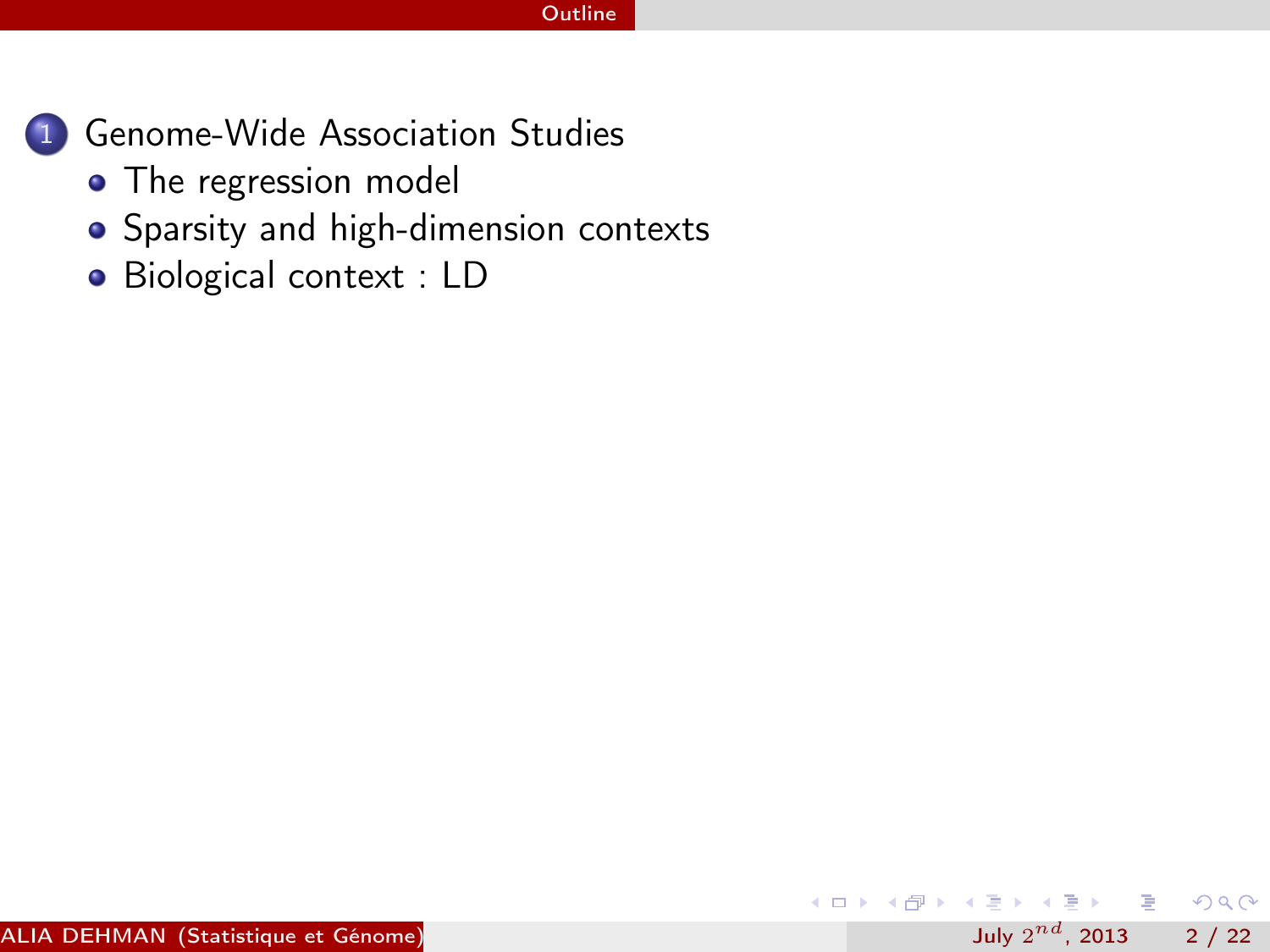July  $2^{nd}$ , 2013 2 / 22

G.

<span id="page-2-0"></span> $QQ$ 

 $\sim$ 

4 D F



1 [Genome-Wide Association Studies](#page-5-0)

- [The regression model](#page-6-0)
- [Sparsity and high-dimension contexts](#page-7-0)
- [Biological context : LD](#page-8-0)

[Taking the group structure into account](#page-12-0)

- [Classical approach](#page-13-0)
- [A Two-Step Approach](#page-14-0)
- [Competing methods](#page-15-0)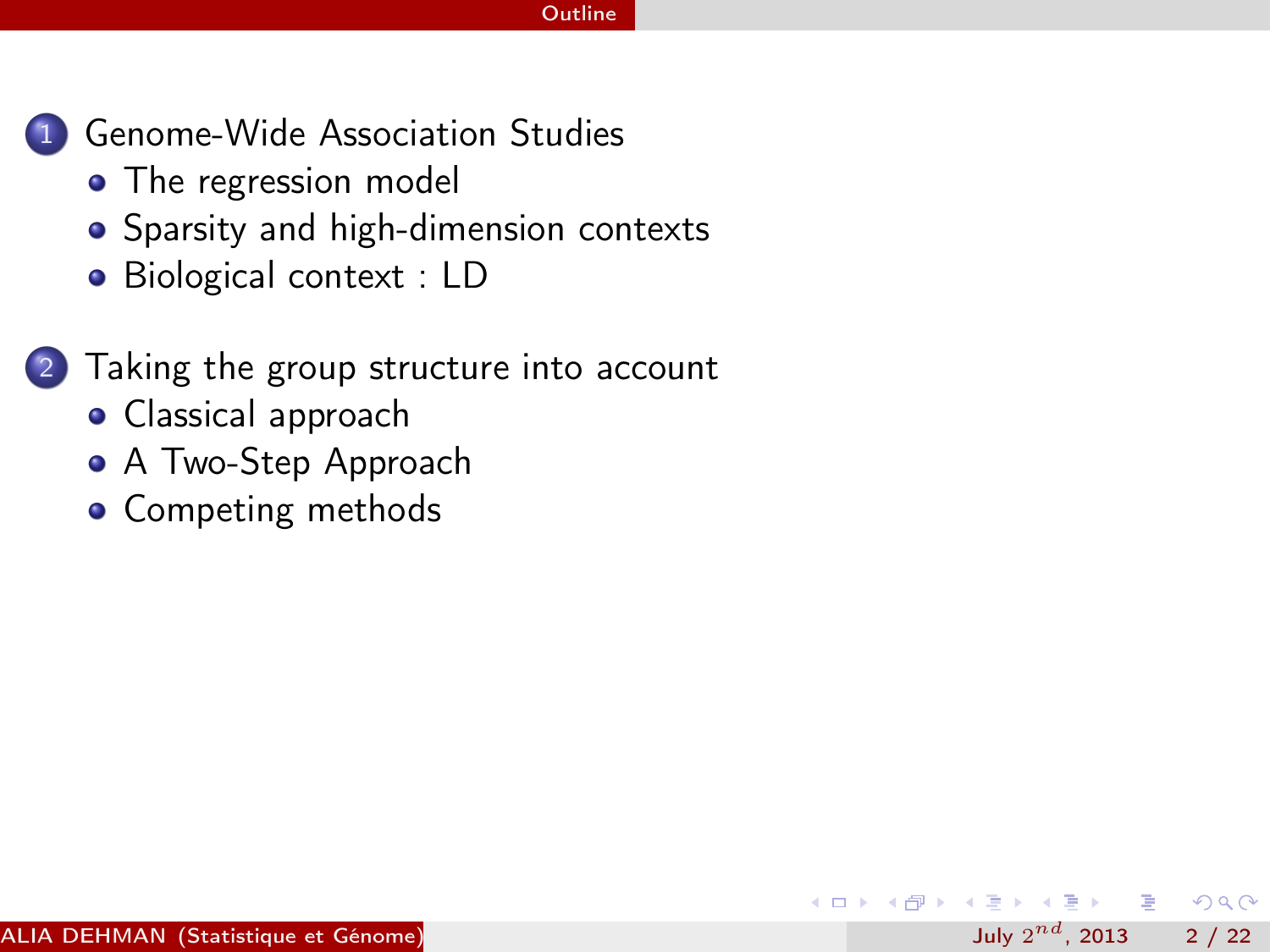July  $2^{nd}$ , 2013 2 / 22

<span id="page-3-0"></span> $\Omega$ 



[Genome-Wide Association Studies](#page-5-0)

- [The regression model](#page-6-0)
- [Sparsity and high-dimension contexts](#page-7-0)
- [Biological context : LD](#page-8-0)

#### [Taking the group structure into account](#page-12-0)

- [Classical approach](#page-13-0)
- [A Two-Step Approach](#page-14-0)
- [Competing methods](#page-15-0)

### **[Results](#page-17-0)**

- [True number of clusters](#page-18-0)
- [Misspecified number of clusters](#page-19-0)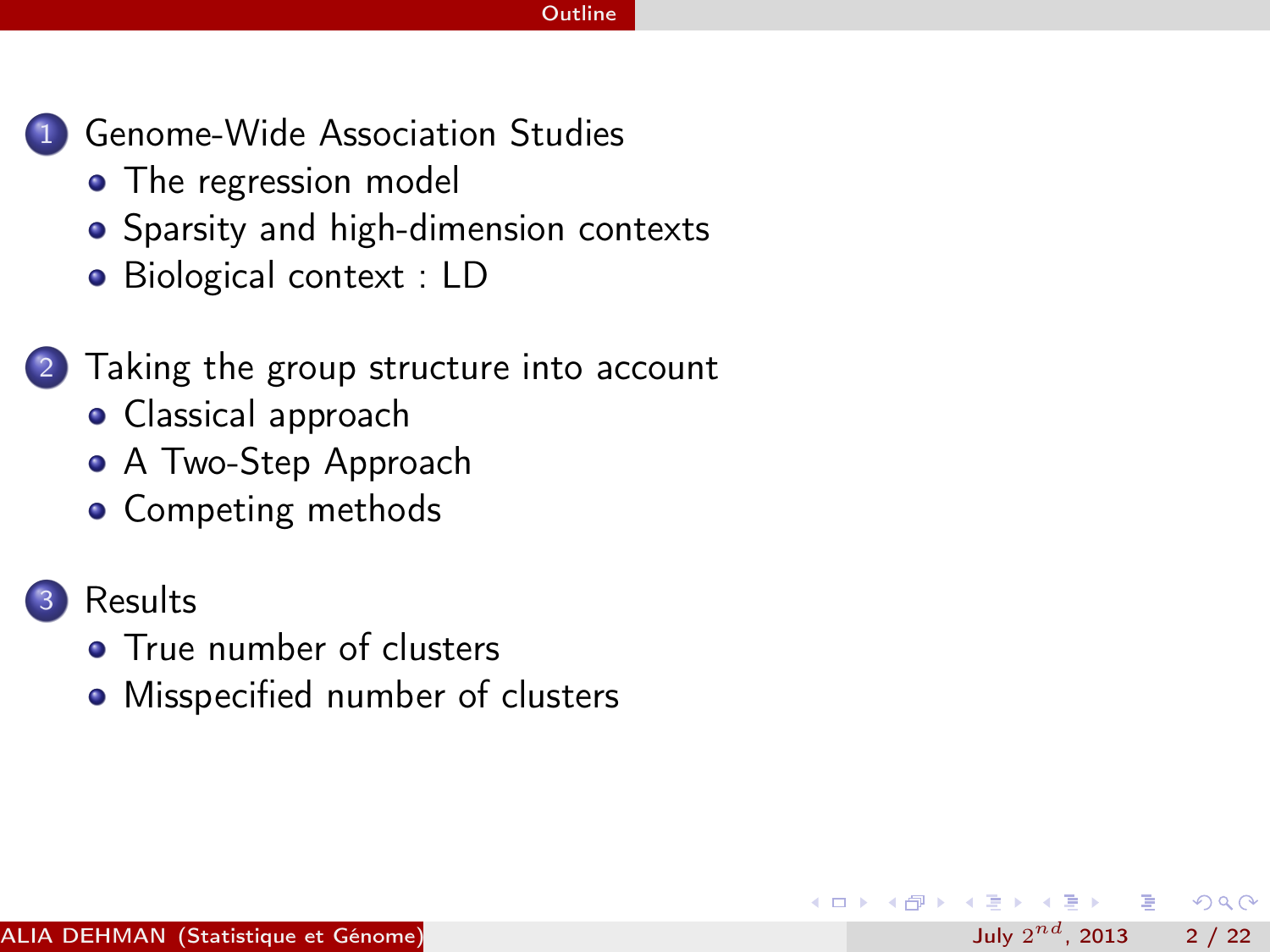July  $2^{nd}$ , 2013 2 / 22

<span id="page-4-0"></span> $\Omega$ 



[Genome-Wide Association Studies](#page-5-0)

- [The regression model](#page-6-0)
- [Sparsity and high-dimension contexts](#page-7-0)
- [Biological context : LD](#page-8-0)

#### [Taking the group structure into account](#page-12-0)

- [Classical approach](#page-13-0)
- [A Two-Step Approach](#page-14-0)
- [Competing methods](#page-15-0)

### **[Results](#page-17-0)**

- [True number of clusters](#page-18-0)
- [Misspecified number of clusters](#page-19-0)

#### [Current works](#page-21-0)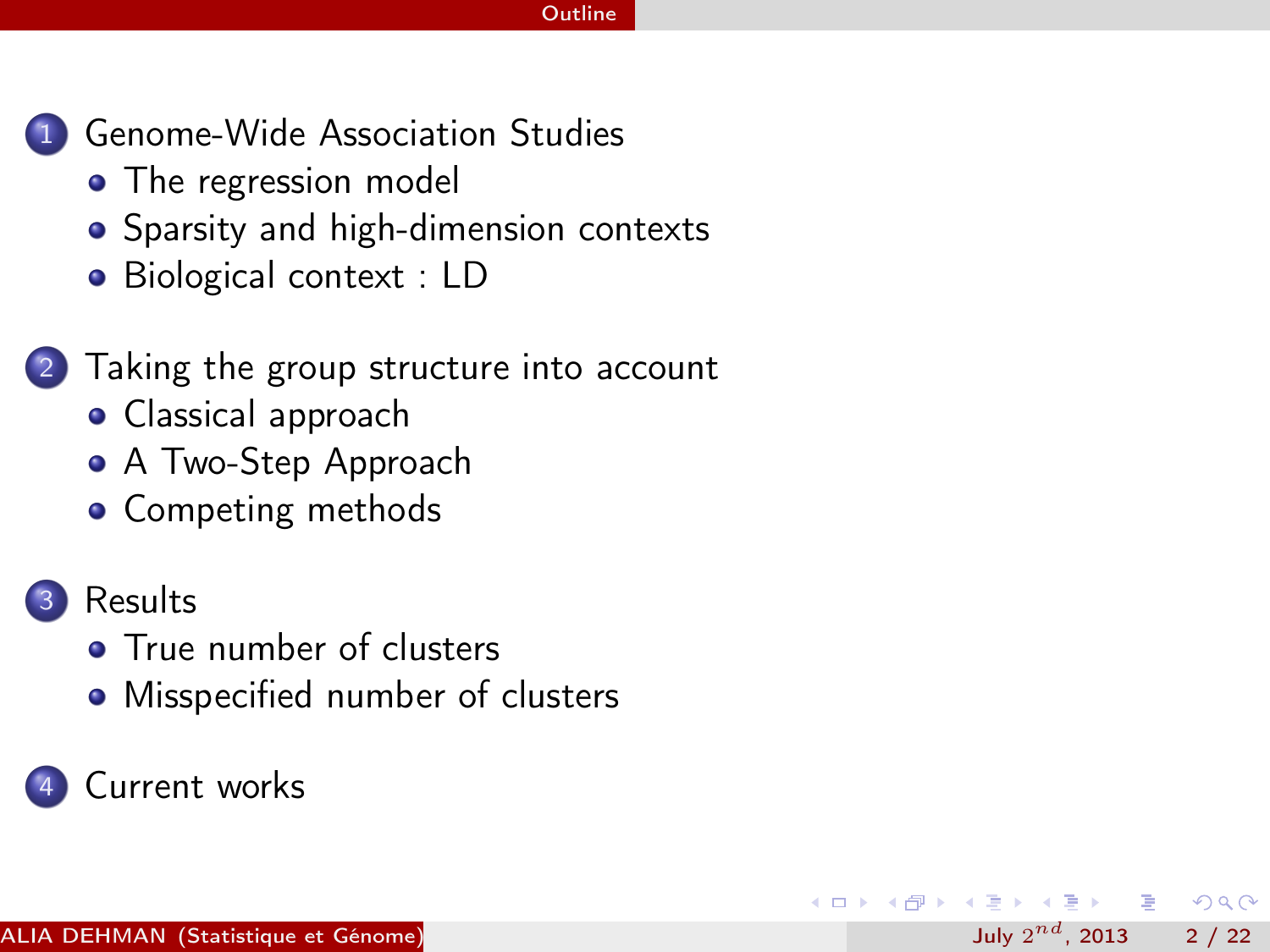#### 1 [Genome-Wide Association Studies](#page-5-0)

- [The regression model](#page-6-0)
- [Sparsity and high-dimension contexts](#page-7-0)
- [Biological context : LD](#page-8-0)

#### [Taking the group structure into account](#page-12-0)

- [Classical approach](#page-13-0)
- **[A Two-Step Approach](#page-14-0)**
- [Competing methods](#page-15-0)

#### **[Results](#page-17-0)**

- **[True number of clusters](#page-18-0)**
- **[Misspecified number of clusters](#page-19-0)**

#### [Current works](#page-21-0)

э

<span id="page-5-0"></span> $\Omega$ 

化重 网络重

4 **D** F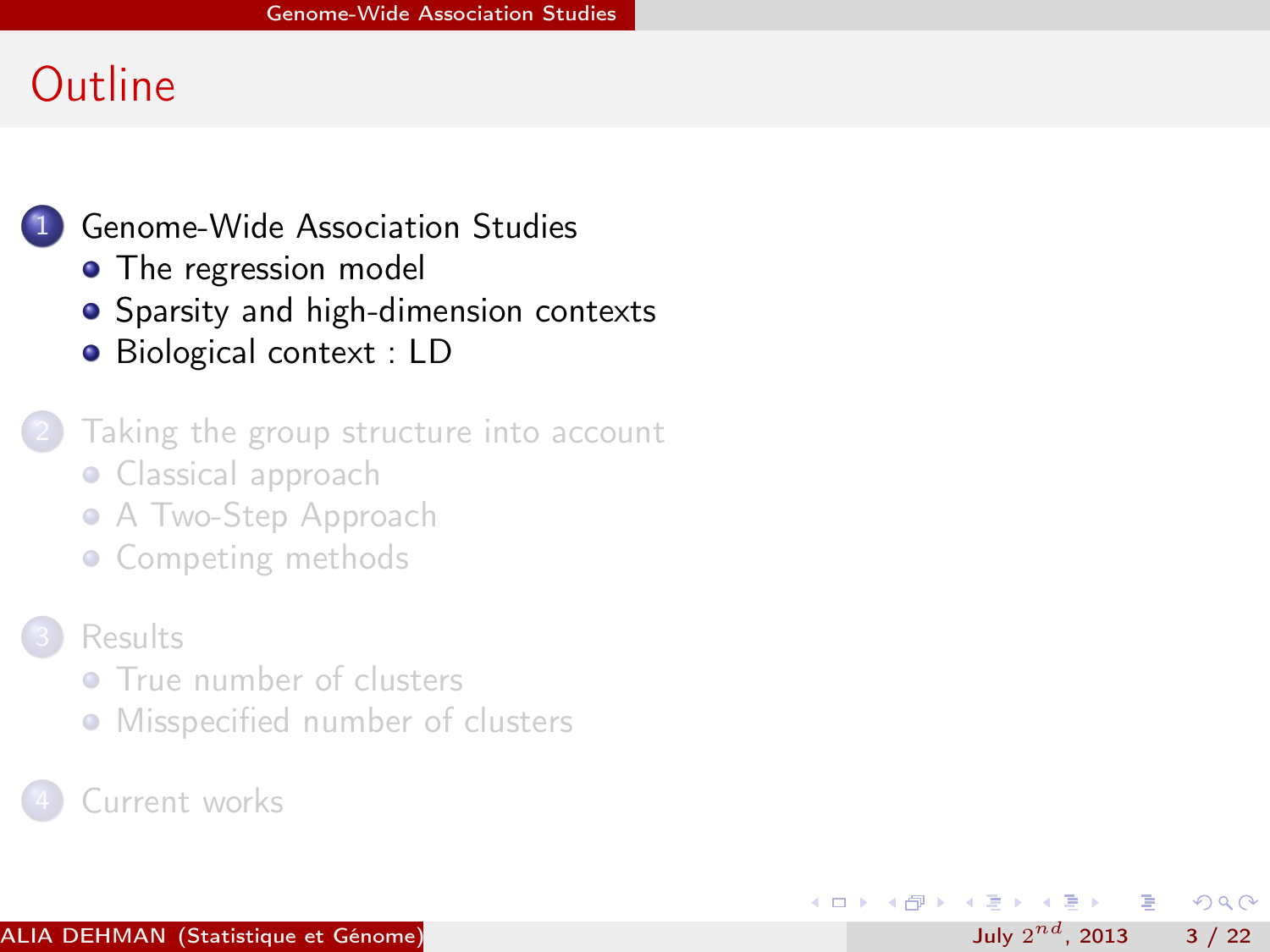## The regression model

- To identify genetic markers that are significantly associated with a phenotype of interest.
- Phenotypic trait: qualitative or quantitative Genetic markers : Single Nucleotide Polymorphisms (SNP)
- The regression model

<span id="page-6-0"></span>
$$
Y_i = \beta_0 + \sum_{j=1}^p X_{ij}\beta_j + \epsilon_i \quad i = 1, \dots, n
$$

- $\blacktriangleright$  n : number of individuals
- $\blacktriangleright$  p : number of covariates
- $\blacktriangleright$   $Y_i$  : response for the individual  $i$
- $\blacktriangleright$   $X_j$ : observations for covariate j (coded in 0, 1 or 2) **KORKAN KERKER SARA**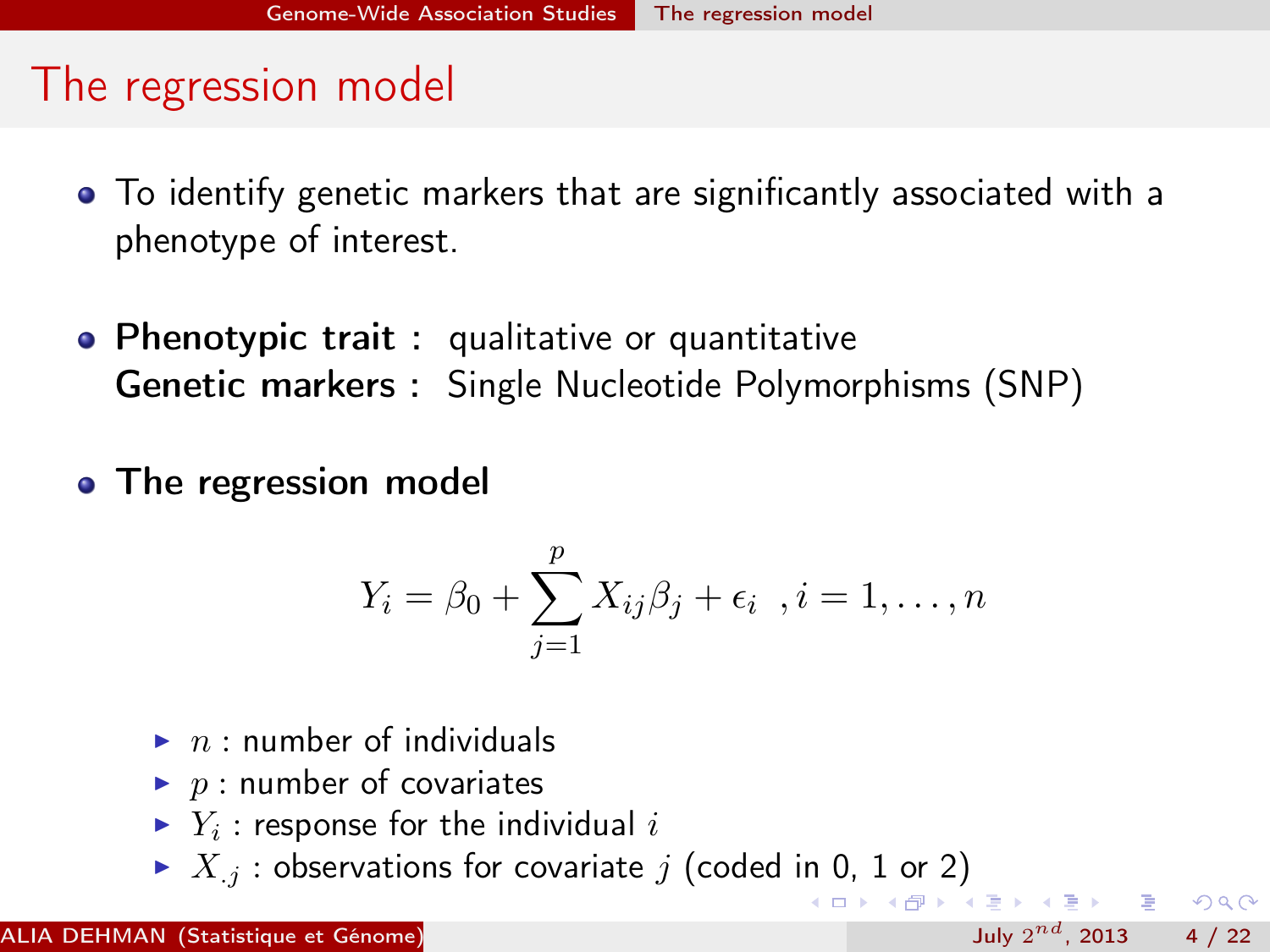# Sparsity and high-dimension contexts

Sparsity : Only a subset of SNPs is significantly associated with the phenotype.

 $Card{j, \beta_j \neq 0} \ll p$ 

High-dimension : Many thousands of markers vs a few hundred observations.

 $p \gg n$ 

<span id="page-7-0"></span>K ロ > K @ > K 할 > K 할 > → 할 → K Q Q @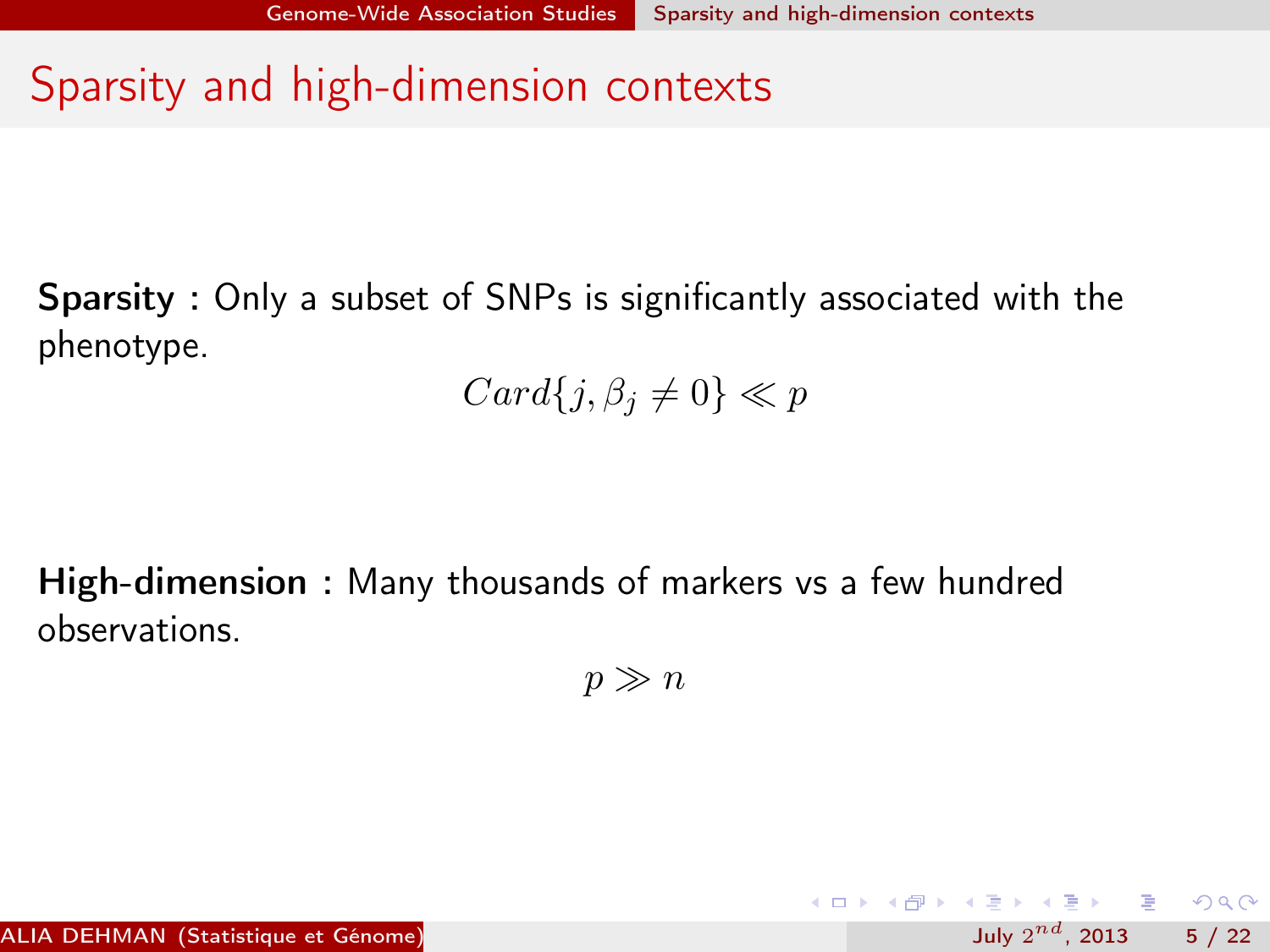# The LD measures

Linkage Disequilibrium (or Gametic Disequilibrium) : Is the non-random association of alleles at two or more loci. Its amount depends on the difference between observed allelic frequencies and those expected from a homogenous, randomly distributed model.

- $\bullet$   $Z_i$  the indicator of the presence of minor allele for SNP  $i$ .
- $\bullet$  Z<sub>i</sub> ~ B(p<sub>i</sub>)

$$
D(j,k) = cov(Z_j, Z_k)
$$
  

$$
r^2(j,k) = corr(Z_j, Z_k)
$$

<span id="page-8-0"></span> $\Omega$ 

( ロ ) ( 何 ) ( ヨ ) ( ヨ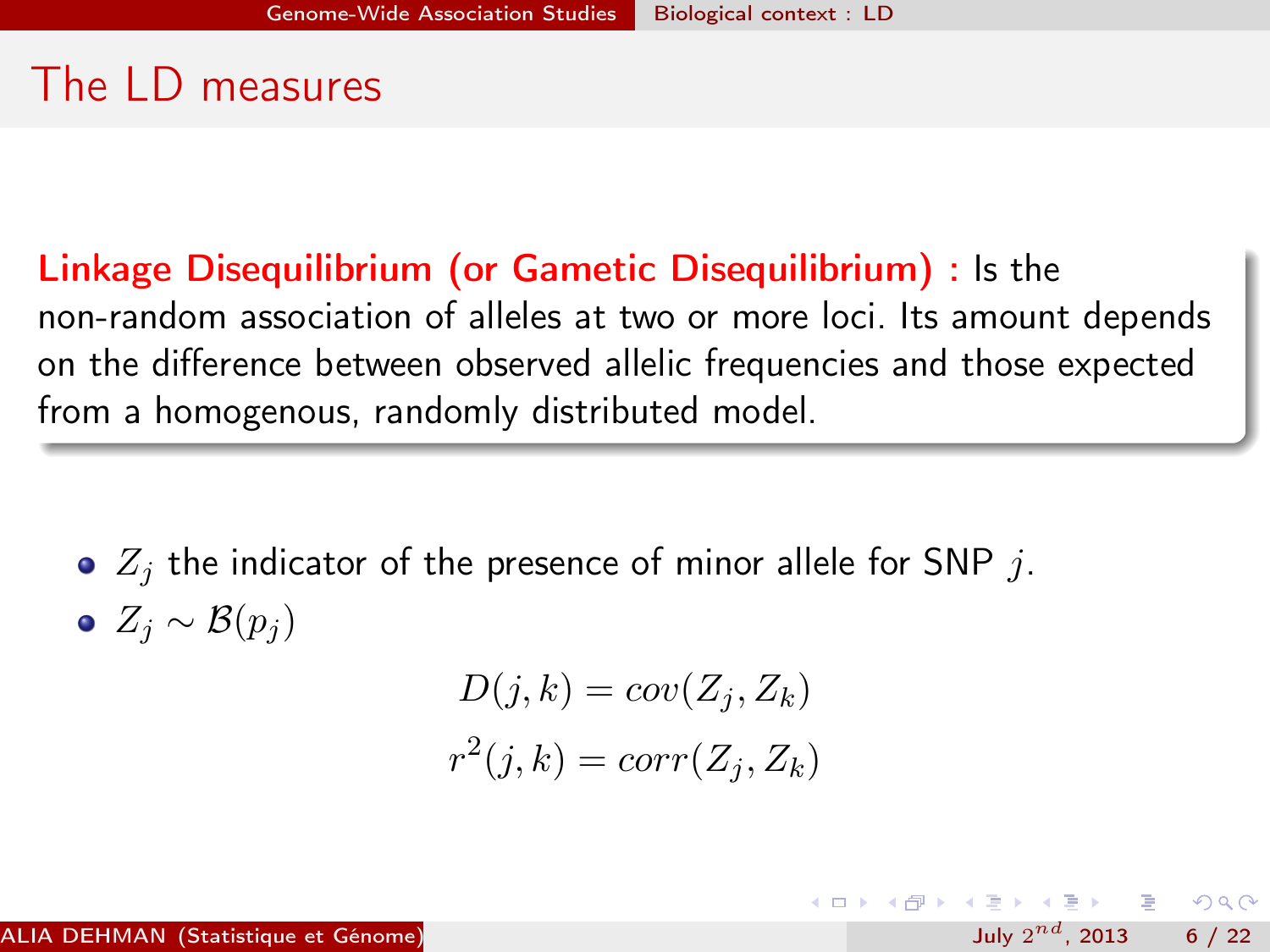### How to estimate it ?



Only the genotype data table is observed

- $\bullet$   $\alpha$ ,  $\beta$ ,  $\gamma$ ,  $\delta$  are estimated
- a system of equations. e.g :  $\alpha = 2a + b + d + pe$

with p the « probability » of the haplotype  $(uv, UV)$ .

 $\Rightarrow$  estimating p, then  $(\alpha, \beta, \gamma, \delta)$  and finally  $D = p_{UV} - p_{U}p_{V}$ .

<span id="page-9-0"></span>KEL KALLA BIK ABIK BIKAAN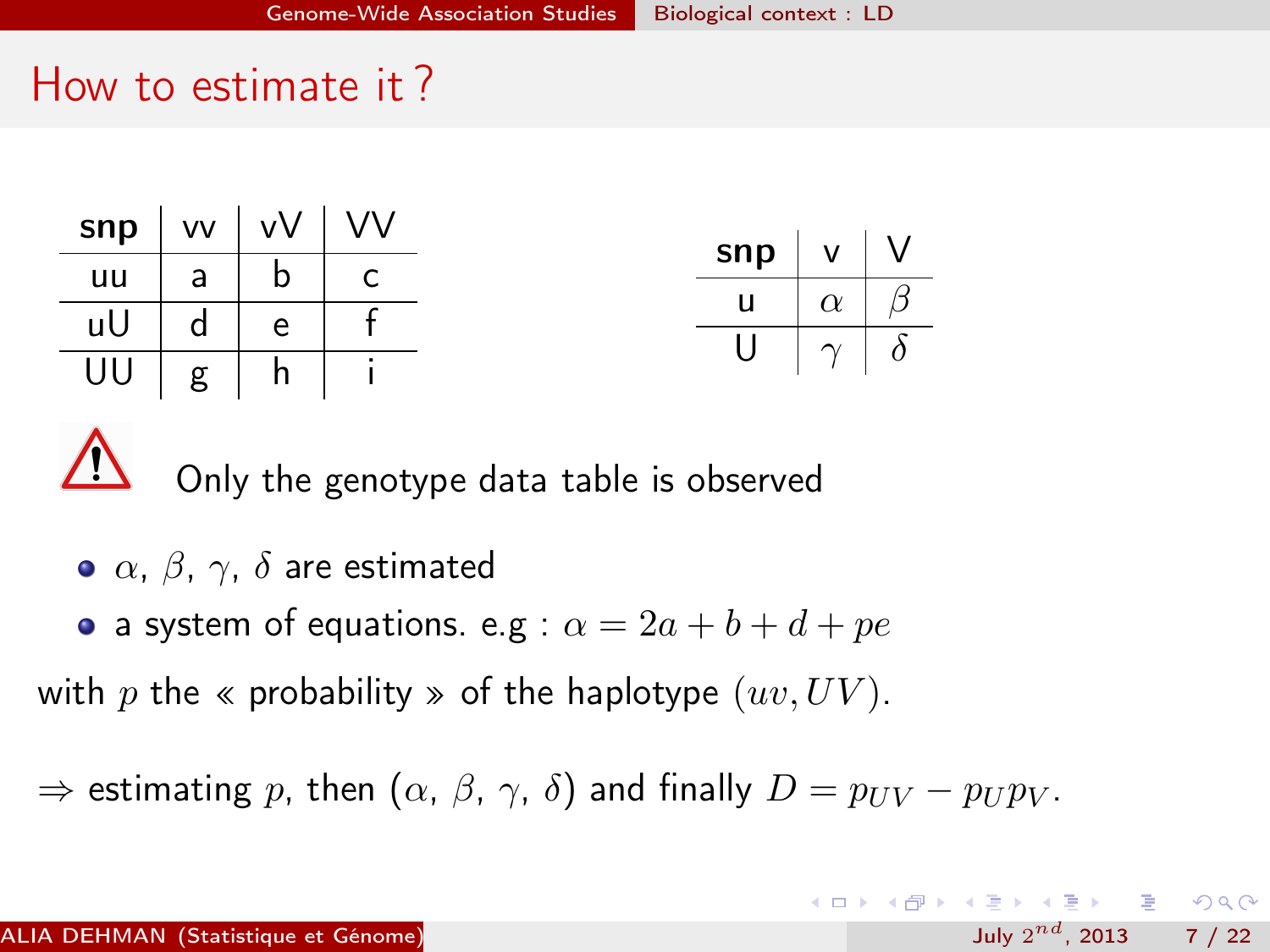# The LD-block structure

the  $r^2$  coefficients among the 50 first SNP of the Chromosome 22 (Dalmasso et al. 2008)



4 D F

July  $2^{nd}$ , 2013 8 / 22

<span id="page-10-0"></span> $200$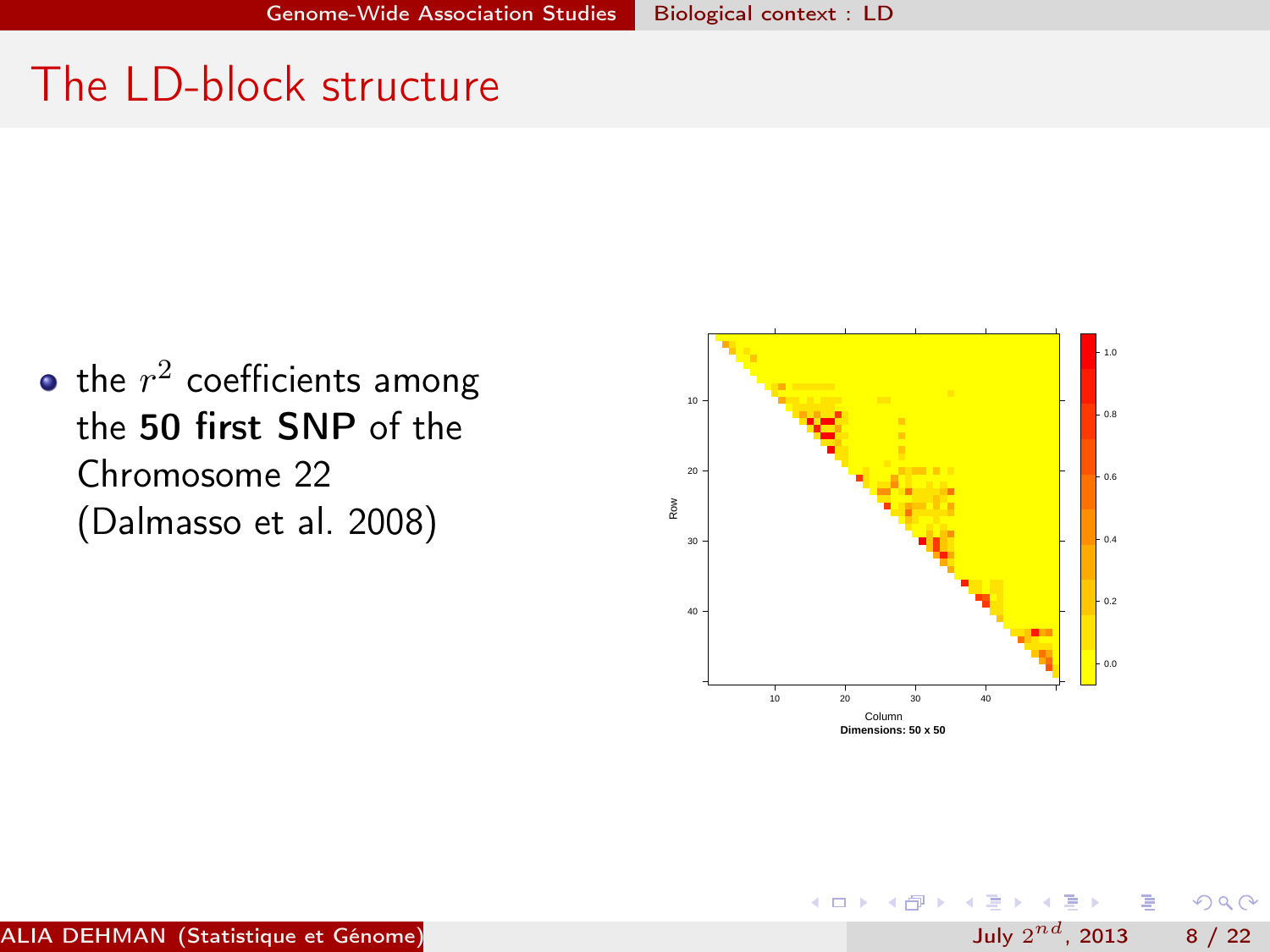# The LD-block structure

- the  $r^2$  coefficients among the 50 first SNP of the Chromosome 22 (Dalmasso et al. 2008)
- **Q** ID structured in blocks



4 **D** F

<span id="page-11-0"></span> $200$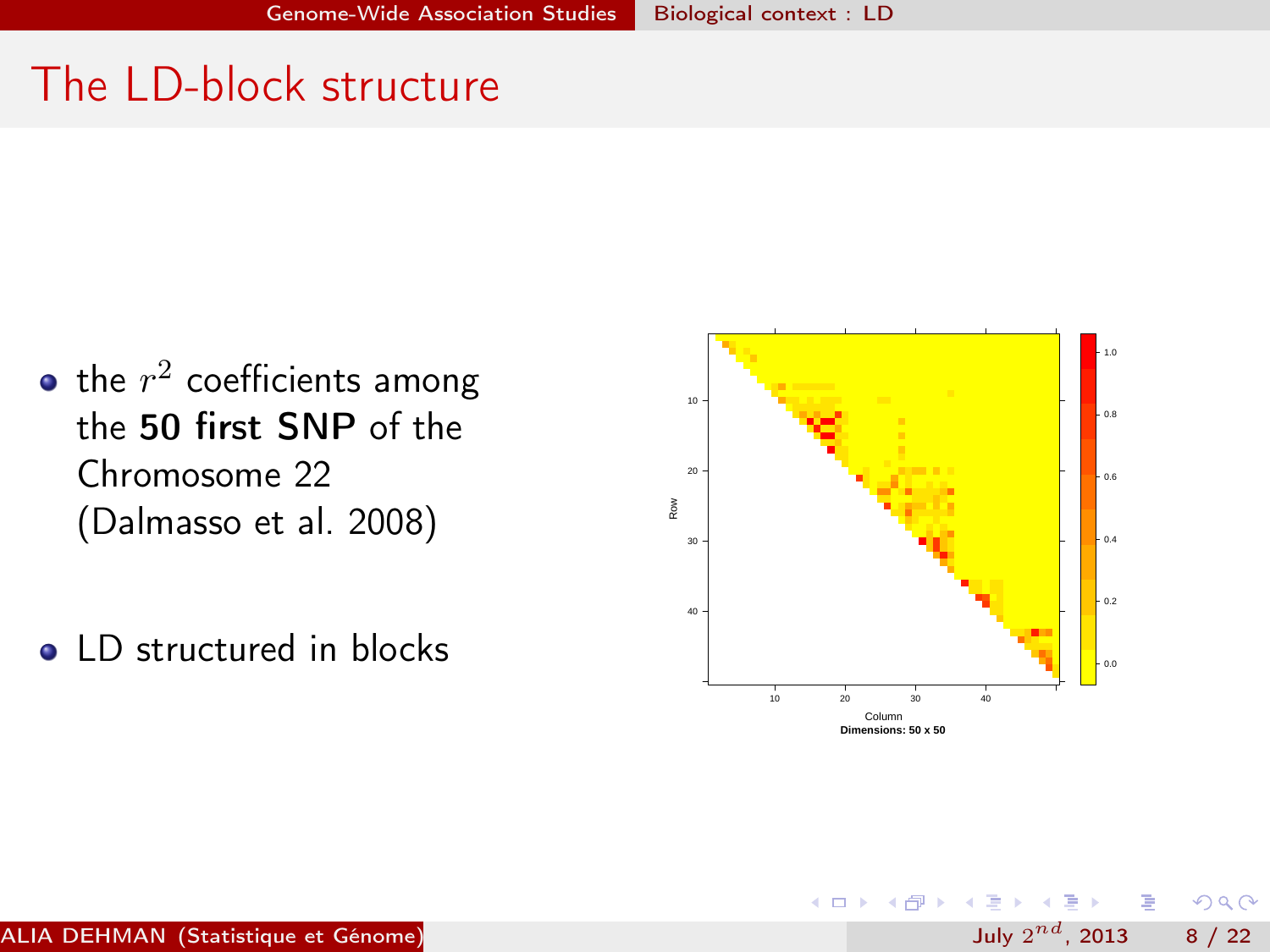1 [Genome-Wide Association Studies](#page-5-0)

- [The regression model](#page-6-0)
- **•** [Sparsity and high-dimension contexts](#page-7-0)
- [Biological context : LD](#page-8-0)

[Taking the group structure into account](#page-12-0)

- **•** [Classical approach](#page-13-0)
- **[A Two-Step Approach](#page-14-0)**
- **•** [Competing methods](#page-15-0)

#### **[Results](#page-17-0)**

- **[True number of clusters](#page-18-0)**
- **[Misspecified number of clusters](#page-19-0)**

July  $2^{nd}$ , 2013 9 / 22

<span id="page-12-0"></span> $\Omega$ 

化重 网络重

4 **D** F

#### [Current works](#page-21-0)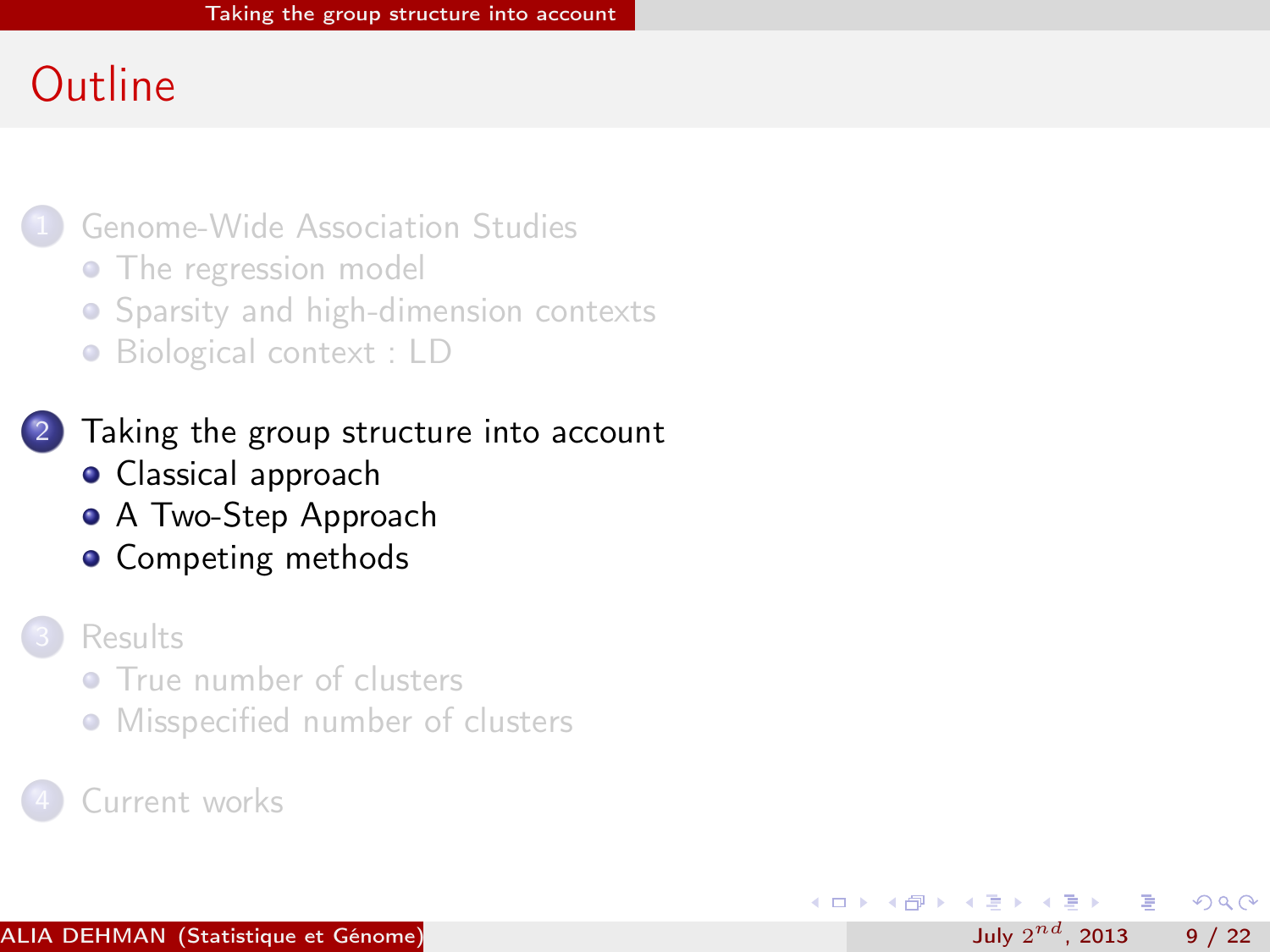July  $2^{nd}$ , 2013 10 / 22

<span id="page-13-0"></span> $\Omega$ 

**K ロ ト K 何 ト K ヨ ト K ヨ ト ニヨ** 

# Classical approach : tag-SNP

To deal with high-dimensional problems and dependence among SNP :

- **o** based on LD
- selection of « representative » SNP of each LD-block : tagging

# Loss of information

Loss of power : tag-SNP not necessarly the causal SNP.

A different approach :

• a block-selection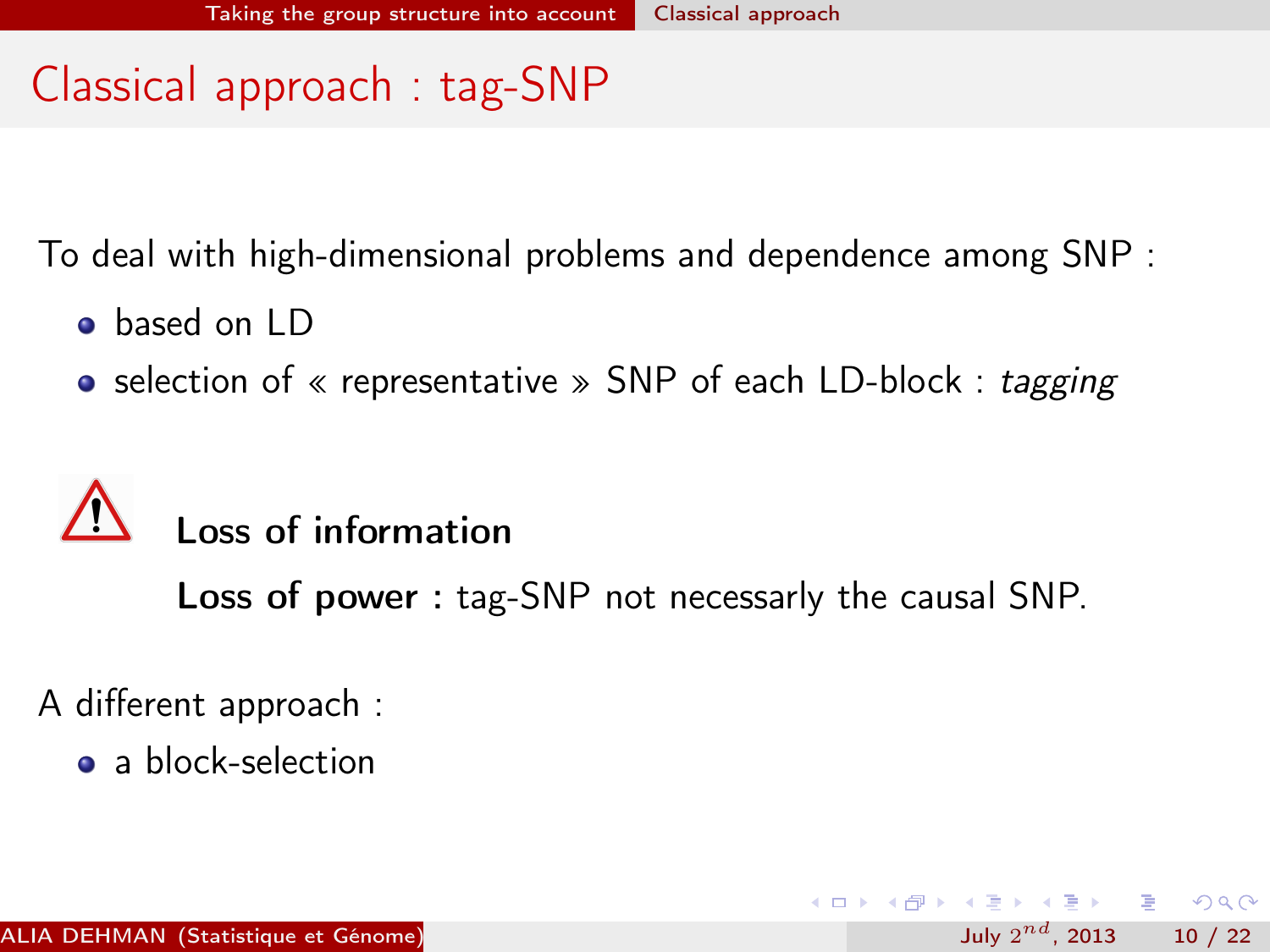# A Two-Step Approach

### Inference of blocks

- only the genotype data  $X$  are used.
- a  $p \times p$  matrix LD pairwise measures is calculated.
- Ward Constrained Hierarchichal Clustering  $(R$  package rioja)

### Selection of blocks associated with phenotype

The Group Lasso : well-adapted to group-structured variables

$$
\hat{\boldsymbol{\beta}}_{\lambda} = \argmin_{\boldsymbol{\beta}} \sum_{i} (y_i - \mathbf{X}_{i\cdot} \boldsymbol{\beta})^2 + \lambda \sum_{g=1}^{G} \sqrt{p_g} ||\boldsymbol{\beta_g}||_2).
$$

<span id="page-14-0"></span> $\Omega$ 

( ロ ) ( 何 ) ( ヨ ) ( ヨ ) - ヨ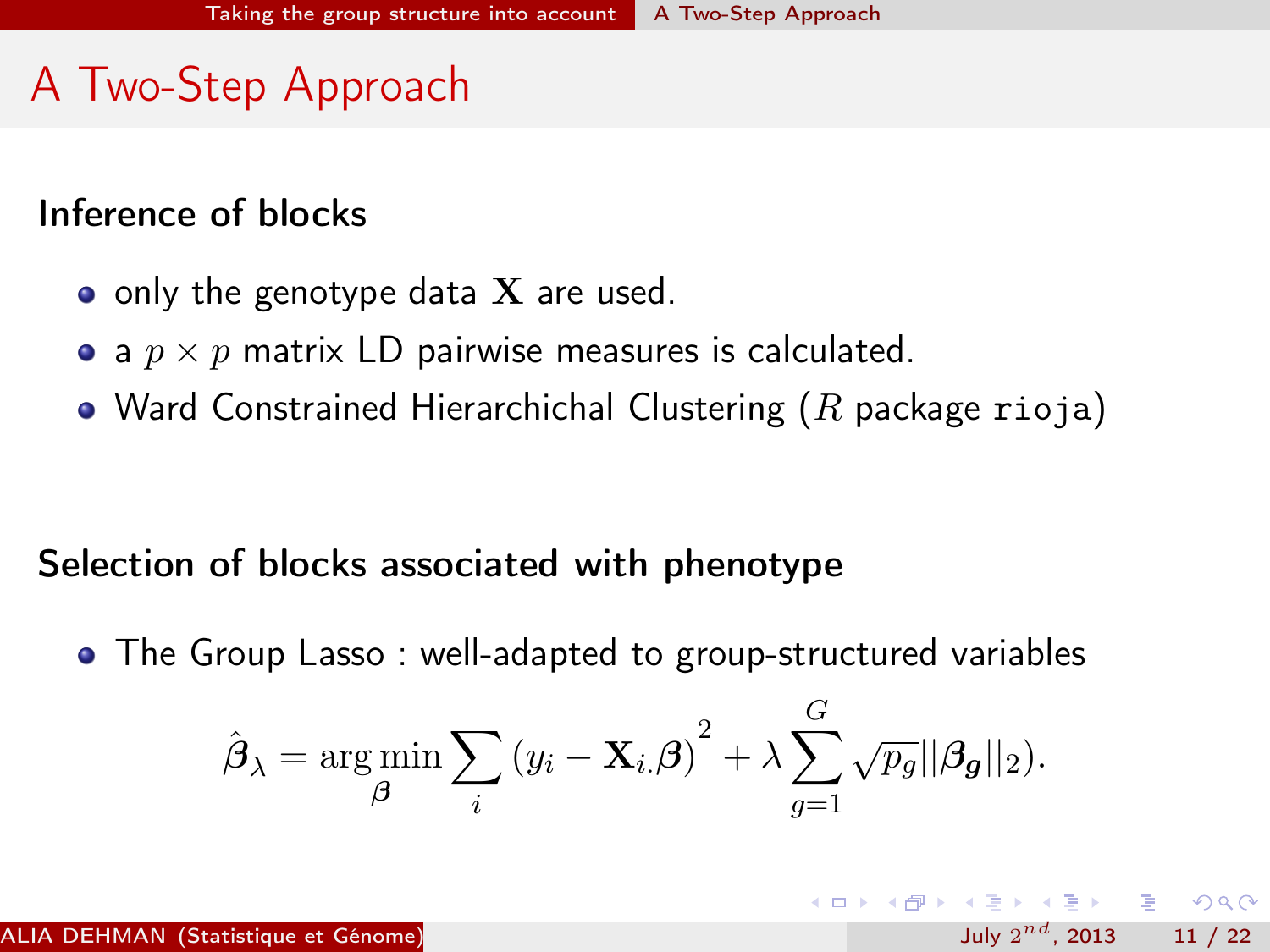# Competing methods

Lasso

$$
\hat{\boldsymbol{\beta}}^{l1} = \argmin_{\beta} \sum_{i} (y_i - \mathbf{X}_{i.} \boldsymbol{\beta})^2 + \lambda ||\boldsymbol{\beta}||_1,
$$

#### Elastic-Net

$$
\hat{\boldsymbol{\beta}}^{EN} = \argmin_{\beta} \sum_i \left( y_i - \mathbf{X}_i \boldsymbol{\beta} \right)^2 + \lambda_1 ||\boldsymbol{\beta}||_1 + \lambda_2 ||\boldsymbol{\beta}||_2^2,
$$

<span id="page-15-0"></span>July  $2^{nd}$ , 2013 12 / 22

**KORKA ERKER ADA YOUR** 

with  $\lambda$ ,  $\lambda_1$  and  $\lambda_2$  three regularization parameters.  $(R$  package quadrupen)

ALIA DEHMAN (Statistique et Génome)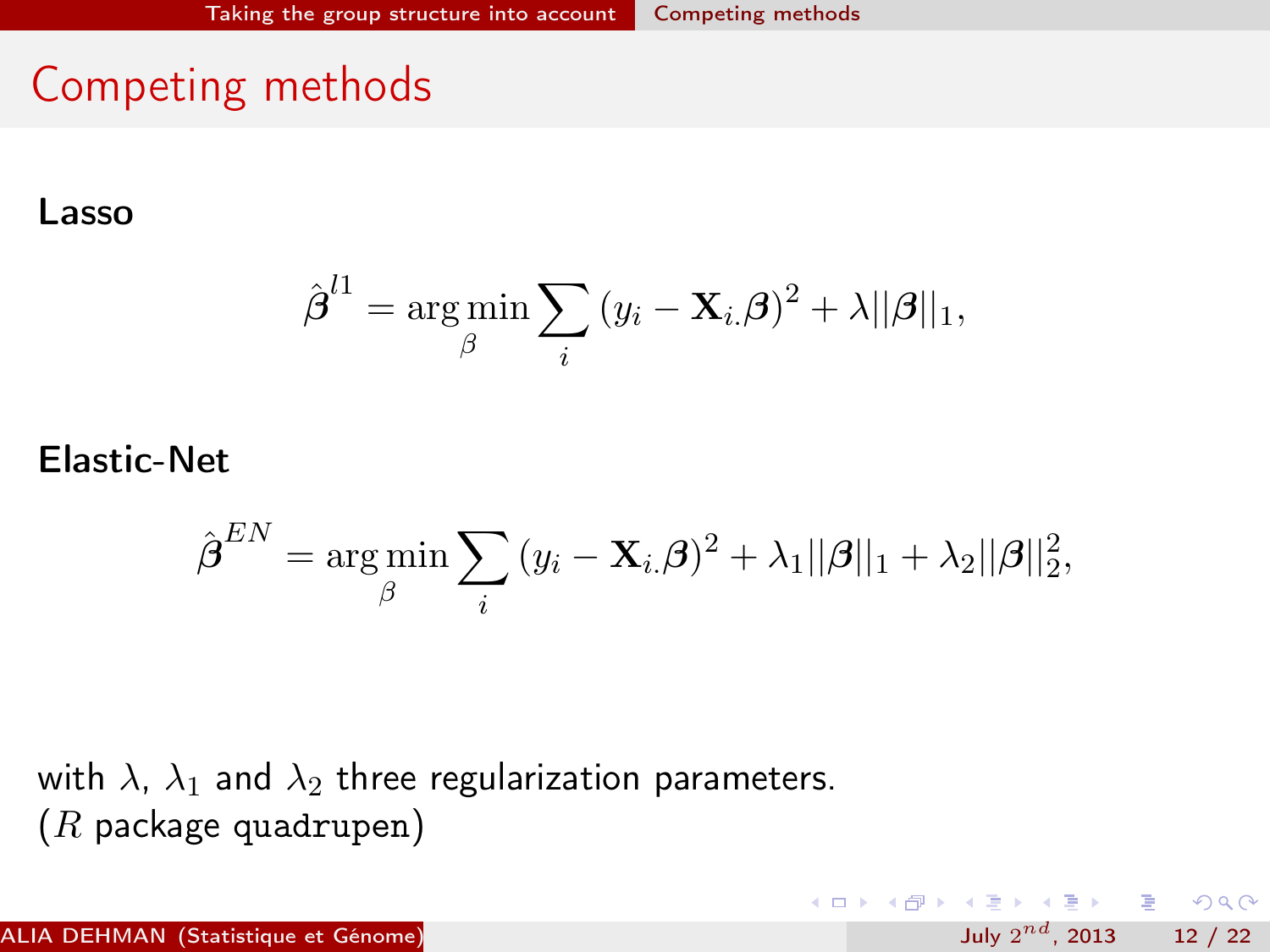## Evaluation

#### **Parameters**

- $n = 200$ ,  $p = 512$ ,  $K = 9$  groups of sizes  $(2, 2, 4, 8, 16, 32, 64, 128, 256).$
- $\bullet$  The first 2 SNPs of groups of sizes  $2, 2, 4, 8$  are associated with the phenotype.

• 
$$
cov(X_{.j}, X_{.j'}) = \rho \mathbf{1}_{j=j'}.
$$

<span id="page-16-0"></span>• Coefficient of determination :  $R^2 = 0.2$ .

### Definition of associated SNPs

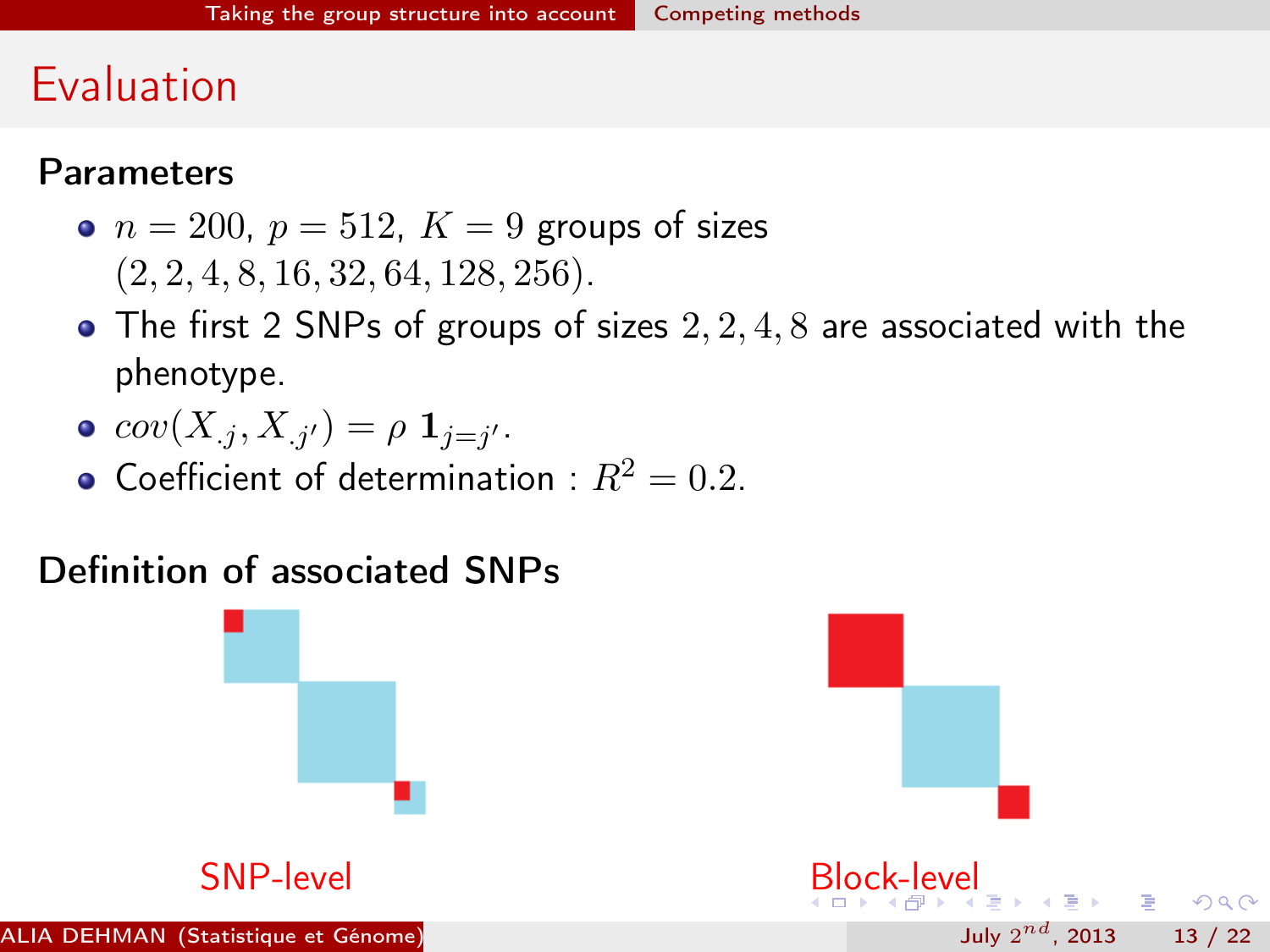#### [Results](#page-17-0)

July  $2^{nd}$ , 2013 14 / 22

э

<span id="page-17-0"></span> $QQ$ 

 $\langle \langle \langle \langle \langle \rangle \rangle \rangle \rangle$  and  $\langle \langle \rangle \rangle$  and  $\langle \rangle$  and  $\langle \rangle$ 

4 D F

## **Outline**

1 [Genome-Wide Association Studies](#page-5-0)

- [The regression model](#page-6-0)
- **•** [Sparsity and high-dimension contexts](#page-7-0)
- [Biological context : LD](#page-8-0)

[Taking the group structure into account](#page-12-0)

- [Classical approach](#page-13-0)
- **[A Two-Step Approach](#page-14-0)**
- [Competing methods](#page-15-0)

#### **[Results](#page-17-0)**

- **O** [True number of clusters](#page-18-0)
- [Misspecified number of clusters](#page-19-0)

#### [Current works](#page-21-0)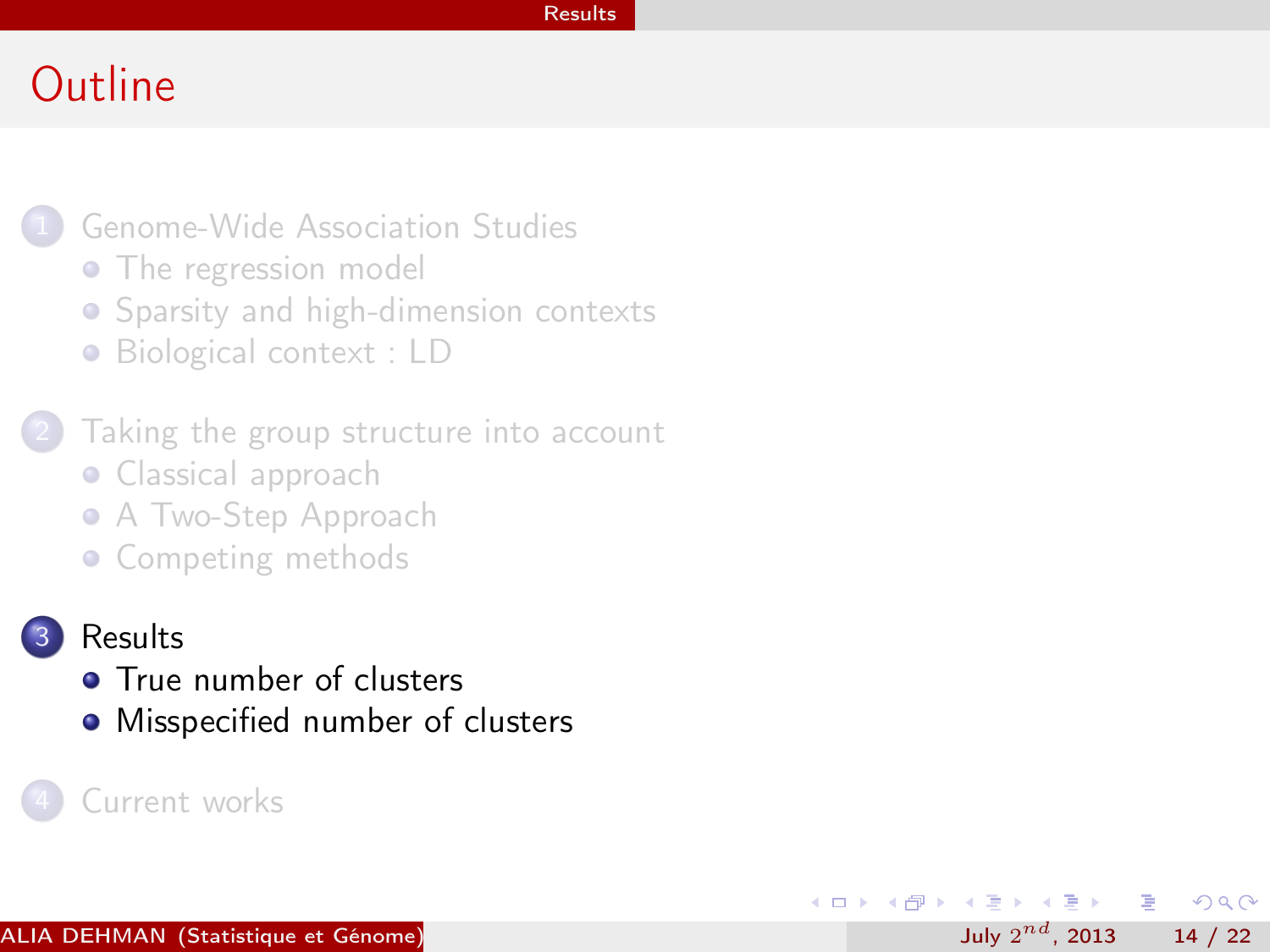## True number of clusters



Figure: The number of clusters i[s s](#page-17-0)e[t](#page-19-0) [to](#page-17-0) [9](#page-18-0)[.](#page-19-0)

ALIA DEHMAN (Statistique et Génome)

July  $2^{nd}$ , 2013 15 / 22

<span id="page-18-0"></span> $QQ$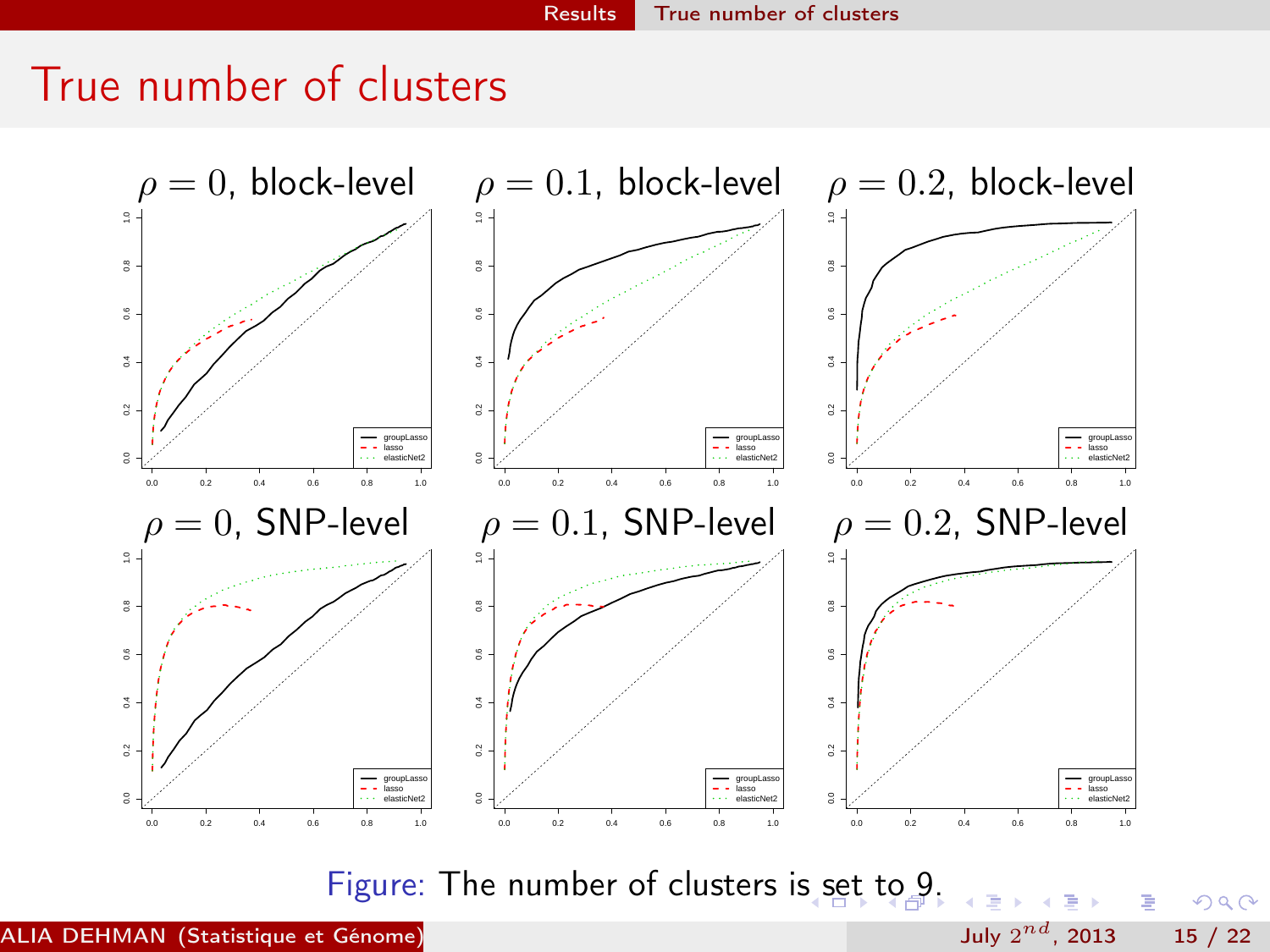### Misspecified number of clusters : too few



Figure: The number of clusters i[s s](#page-18-0)e[t](#page-20-0) [to](#page-18-0) [5](#page-19-0)[.](#page-20-0)

ALIA DEHMAN (Statistique et Génome)

```
July 2^{nd}, 2013 16 / 22
```
<span id="page-19-0"></span> $QQ$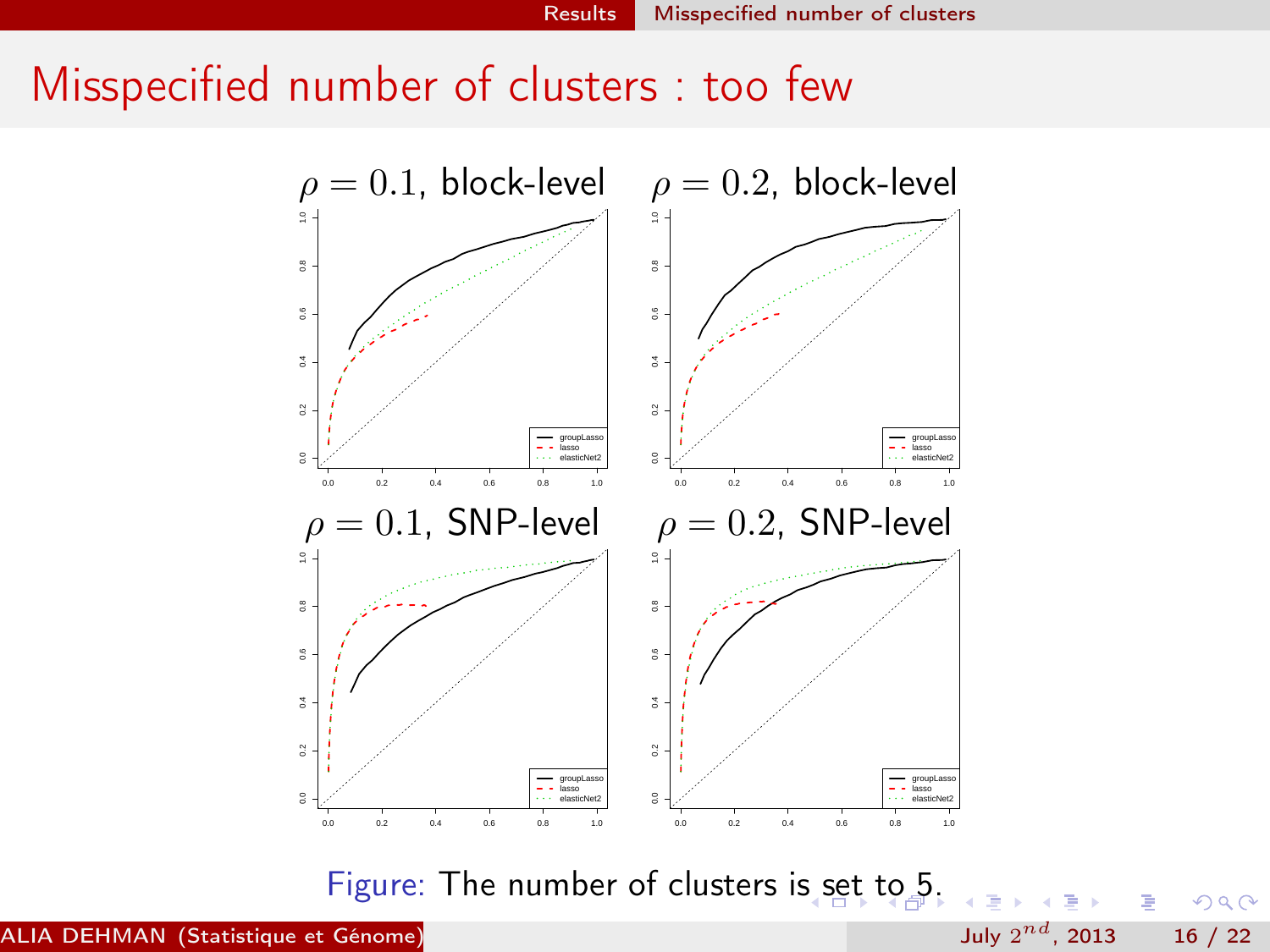### Misspecified number of clusters : too many



Figure: The number of clusters is [se](#page-19-0)[t t](#page-21-0)[o](#page-19-0) [13](#page-20-0)[.](#page-21-0)

ALIA DEHMAN (Statistique et Génome)

July  $2^{nd}$ , 2013 17 / 22

<span id="page-20-0"></span> $QQ$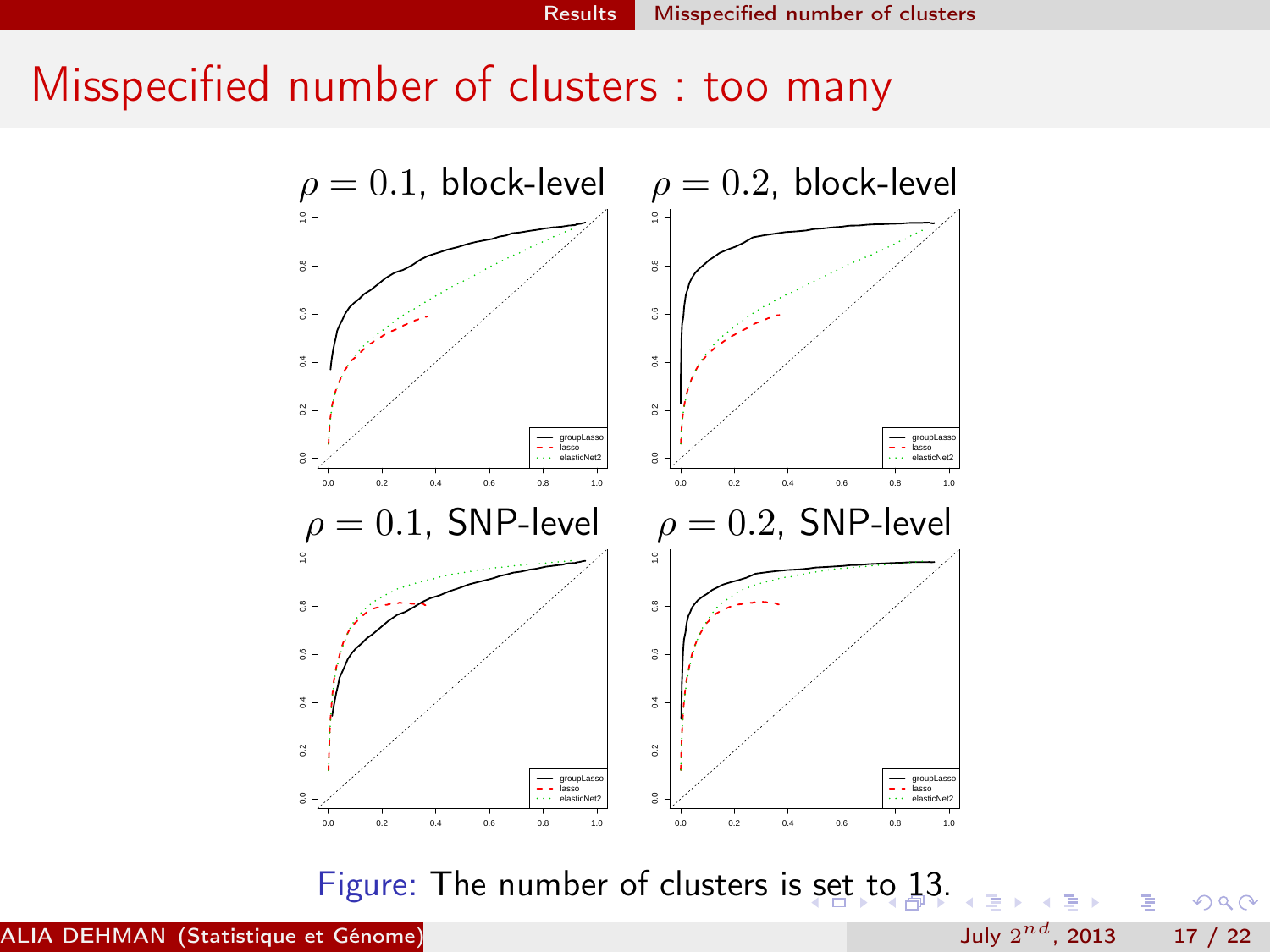July  $2^{nd}$ , 2013 18 / 22

÷.

<span id="page-21-0"></span> $\Omega$ 

 $\mathcal{A} \cap \mathbb{P} \rightarrow \mathcal{A} \supseteq \mathcal{A} \rightarrow \mathcal{A} \supseteq \mathcal{A}$ 

4 D F

# **Outline**

- 1 [Genome-Wide Association Studies](#page-5-0)
	- [The regression model](#page-6-0)
	- **•** [Sparsity and high-dimension contexts](#page-7-0)
	- [Biological context : LD](#page-8-0)
- [Taking the group structure into account](#page-12-0)
	- [Classical approach](#page-13-0)
	- **[A Two-Step Approach](#page-14-0)**
	- [Competing methods](#page-15-0)
- **[Results](#page-17-0)** 
	- **[True number of clusters](#page-18-0)**
	- **[Misspecified number of clusters](#page-19-0)**

#### [Current works](#page-21-0)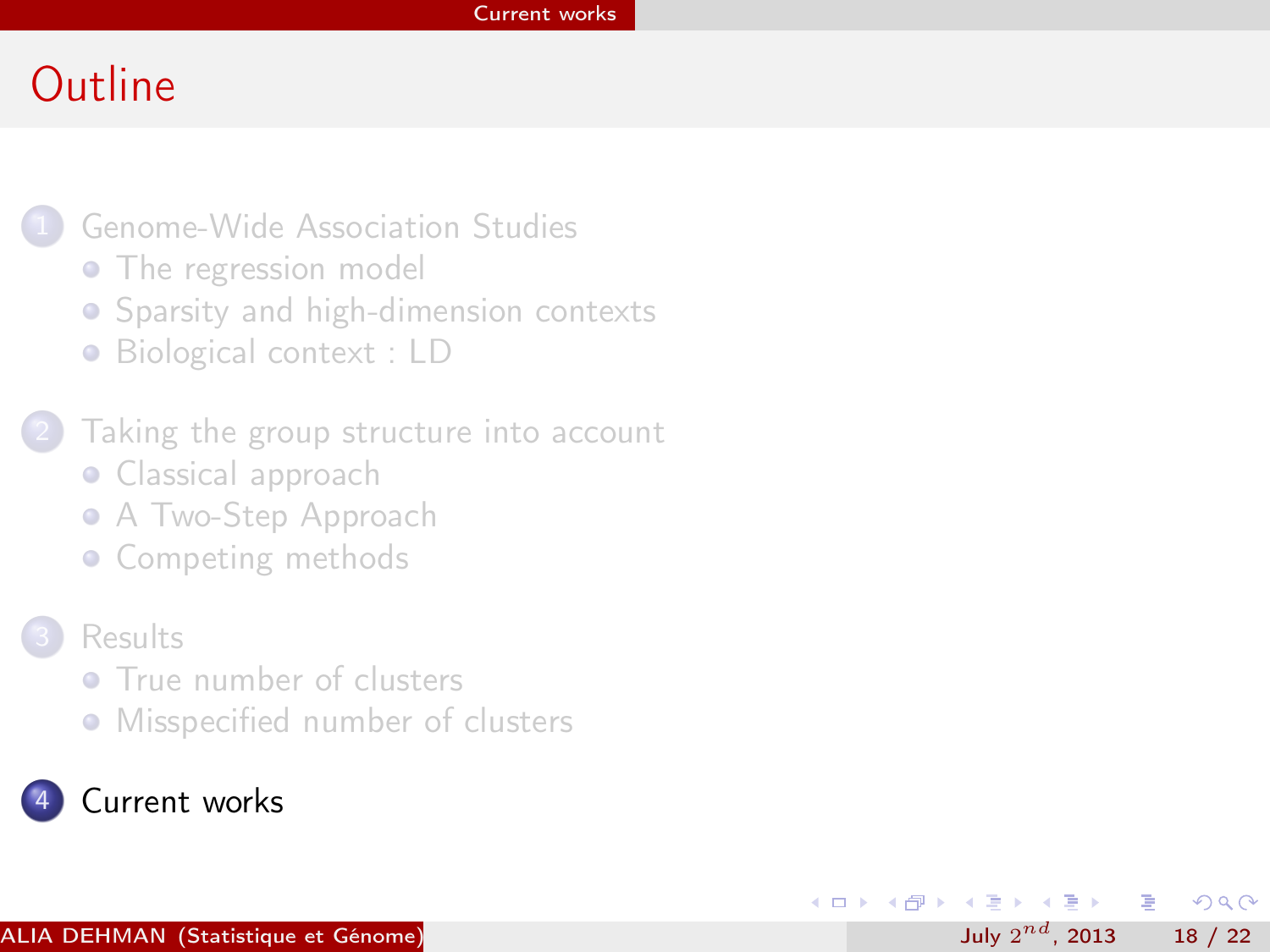# Memory requirement of the clustering

### Ward Constrained Hierarchichal Clustering

<span id="page-22-0"></span>
$$
d(A, B) = \frac{n_A n_B}{n_A + n_B} \left( \frac{1}{n_A^2} S_{A, A} + \frac{1}{n_B^2} S_{B, B} - \frac{2}{n_A n_B} S_{A, B} \right)
$$

|                                     | rioja                      | cWard                   |       |
|-------------------------------------|----------------------------|-------------------------|-------|
| Type of entry                       | $p \times p$ dissimilarity | the $n \times p$ design |       |
|                                     | matrix                     | matrix                  |       |
| Time complexity                     | $\mathcal{O}(np^2)$        | $\mathcal{O}(np^2)$     |       |
| Memory complexity                   | $\mathcal{O}(p^2)$         | $\mathcal{O}(np)$       |       |
|                                     |                            | イロト イ押 トイヨ トイヨ ドーヨー つなび |       |
| ALIA DEHMAN (Statistique et Génome) |                            | July $2^{nd}$ , 2013    | 19/22 |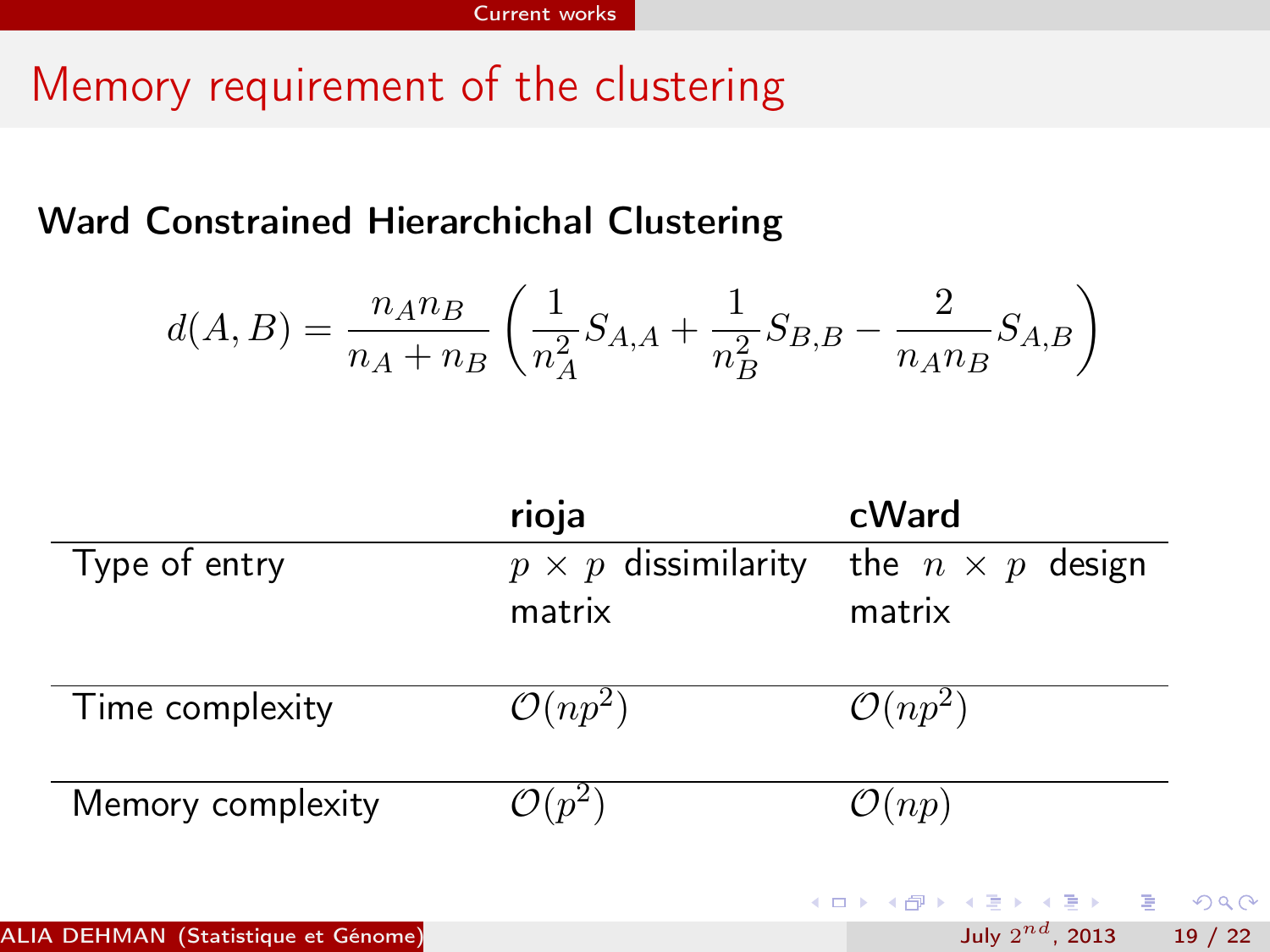## Automatic model selection

### Inferring the number of clusters :

- maximal gap (Bühlmann et. al., 2012, arXiv :1209.5908v1)
- **•** BIC criterion
- Gap Statistic (Tibshirani et. al., 2001, JRSSB)

#### Tree-Group Lasso

$$
\hat{\boldsymbol{\beta}}^{Tree} = \argmin_{\beta} \sum_{i} (y_i - \mathbf{X}_{i.} \boldsymbol{\beta})^2 + \lambda \sum_{h=0}^{d} \sum_{g=1}^{G_h} \omega_g^h ||\boldsymbol{\beta_g^h}||_2.
$$

<span id="page-23-0"></span> $QQ$ 

**K ロ ト K 何 ト K ヨ ト K ヨ ト ニヨ**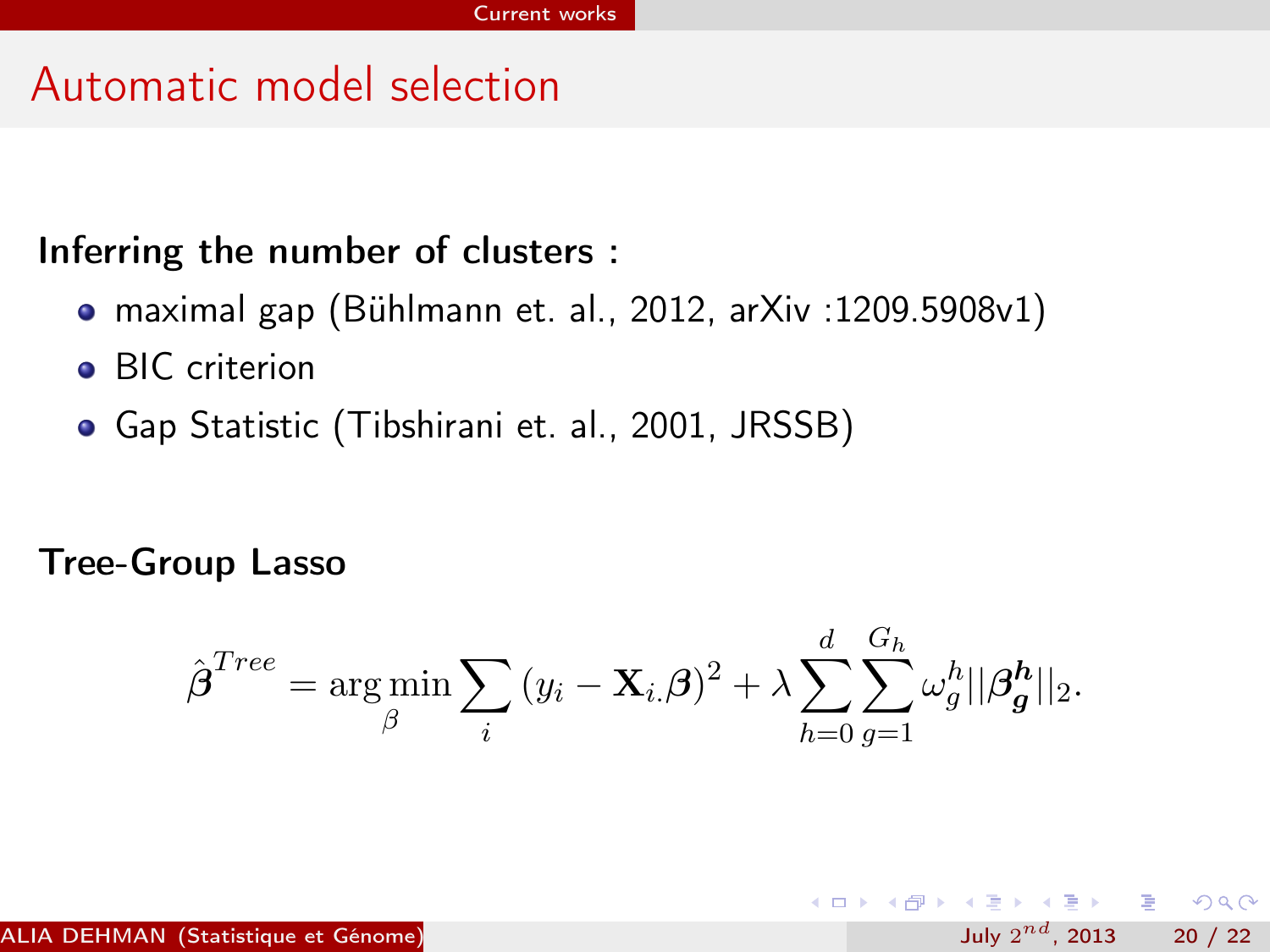### Automatic model selection



Figure: $\rho = 0$  $\rho = 0$  $\rho = 0$  $\rho = 0$ [:](#page-20-0) 1 [cl](#page-25-0)[us](#page-20-0)[t](#page-21-0)er,  $\rho = 0.1$ : 5 cluster[s,](#page-23-0)  $\rho = 0.2$  $\rho = 0.2$ : [6](#page-21-0) clust[ers](#page-25-0)

July  $2^{nd}$ , 2013 21 / 22

<span id="page-24-0"></span> $299$